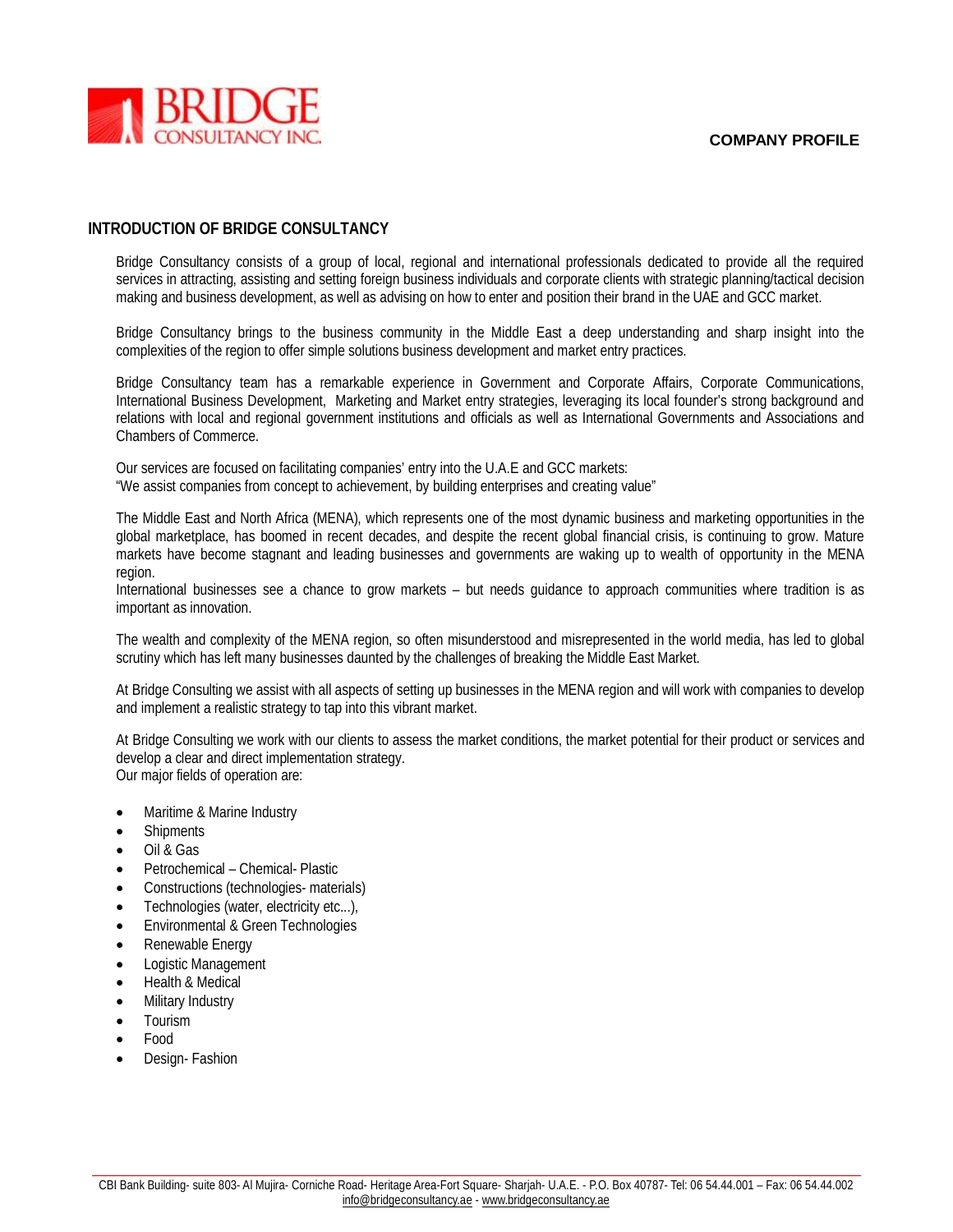

# **INTERNATIONAL BUSINESS CONSULTANCY**

Ideals/ pillars

Our mission is focused on:

- Making space for opportunity
- Creating a balance between profits and ideals
- Build lasting relationships
- Produce monetary worth
- Create value

We have equipped ourselves with a thorough understanding of the UAE and regional markets and have our contacts go deep into its business network making your business initiation, settlement and growth phases smooth, successful and continuous as per predetermined plans.

Bridge Consultancy provides companies with comprehensive proposals for assisting in Marketing entry strategy, familiarizing with the Middle East Market' s capacities and finding opportunity of economic cooperation and investments with the Government Authorities, potential investors and private companies.

Bridge is based in Sharjah, UAE, one of seven emirates and from Sharjah and using Sharjah's infrastructures, companies can access key markets of the GCC such as the UAE and Saudi Arabia. They can also access key middle east markets such as Syria, Iran, Iraq. Furthermore, they can also target Africa and especially east Africa and countries such as Kenia, Namibia, Ughanda etc…

In addition:

Bridge works in very strong relation with International and GCC Chambers of Commerce and UAE Government. Bridge has business partners all over the GCC and MENA, which enables to access and maintain an updated control over the data collection process regarding tenders and projects going on in the whole area.

Bridge design a personalized solution package based on the company needs, seeking to ensure the company success. Bridge utilizes a systematic process to assess the needs of the companies.

The architecture of Bridge work stands on the following pillars:

- A clear understanding of today's environment
- A perfect knowledge of the GCC Economy
- The ability to help companies to make fact based, strategic and tactical decisions

The ability to plan, coordinate and support business meeting with chairmen and decision makers of top class companies and with Senior and officials of Governments, Authorities and Institutions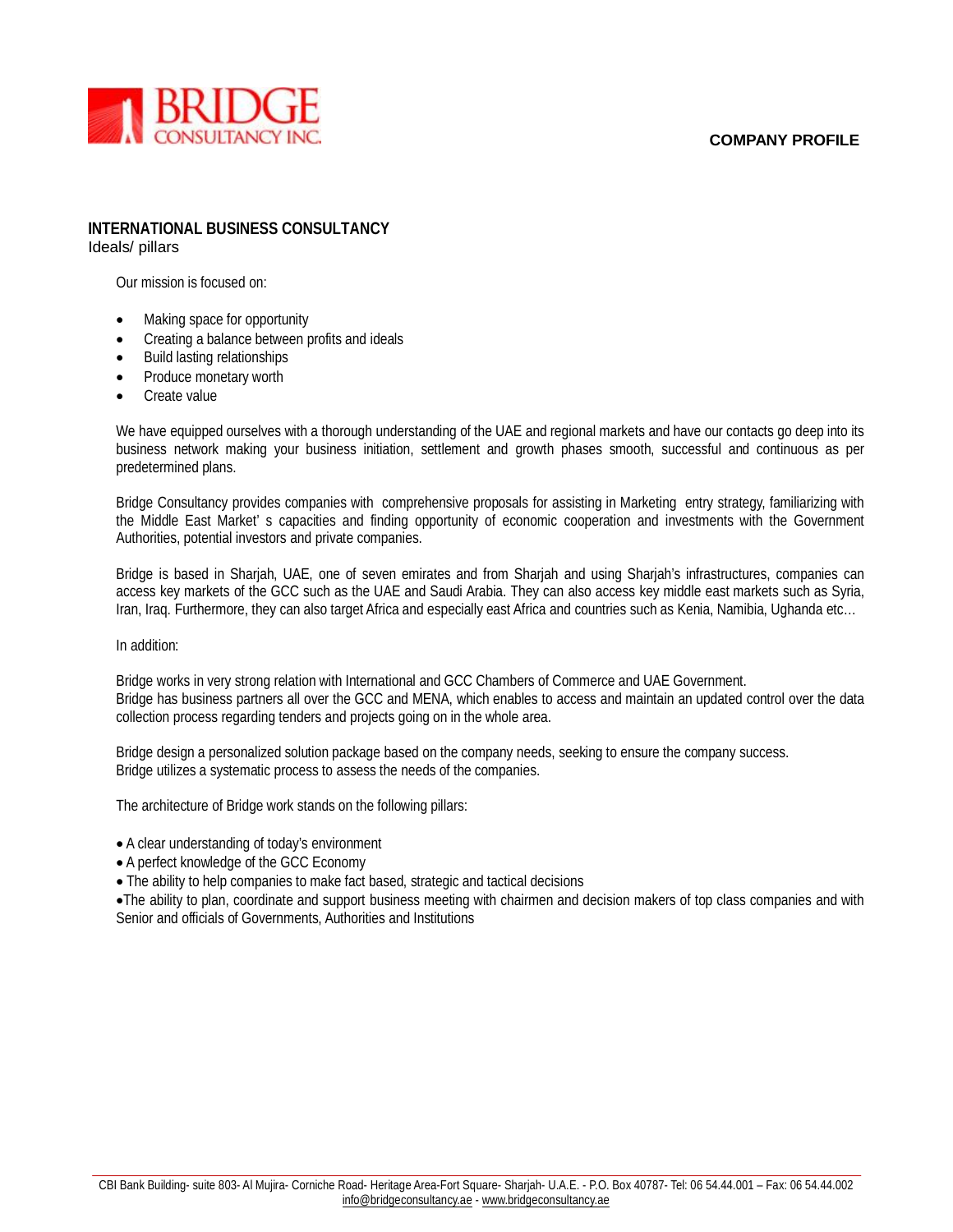

#### **BUSINESS SERVICES LIST**

Bridge Consultancy services include:

- Company registration & formation
- Active sponsorship
- Business Development
- Market Analysis
- Entry Strategies
- Companies and Products Representation
- Joint Venture facilitation
- other related services
- Products distribution

Subsequently, we also provide all the support required for the smooth operation and management of the UAE office till the client is confident to take over.

These support services include accounting services, public relation officer assistance, provision for staff management/recruitment and general office administration services, custody of documents, preparation of corporate documentation, secretarial services and a range of further ancillary services.

## **A- INTERNATIONAL BUSINESS DEVELOPMENT & CONSULTING**

Bridge Consultancy team has a remarkable experience in Government and Corporate Affairs, Corporate Communications, Business Development, Marketing and Market entry strategies leveraging its local founder's strong background and relations with local and regional government institutions and officials as well as International Governments and Associations.

Bridge Consulting offers a variety of marketing tools that should be taken into consideration to fully optimize business activities in foreign markets.

Our services are focused on facilitating companies' entry into the U.A.E and GCC markets. We assist companies from concept to achievement, by building enterprises and creating value.

Because of our strong alliances, we are able to build an interactive platform to coordinate international cooperation and exchange among Companies and Countries and develop their potentials.

We assist Companies from A to Z, in identifying business prospects and individual opportunities as well as in taking the right steps towards a market entry in the UAE countries.

Bridge is able to support your company by identifying potential clients or distributors, providing business matching activities, government/private sector project tendering information, as well as facilitating meetings if required with top government officials in the UAE.

By taking into account the social and political circumstances, the legal framework, the market entry barriers as well as your company structure and philosophy, we help you to gain a foothold in your target market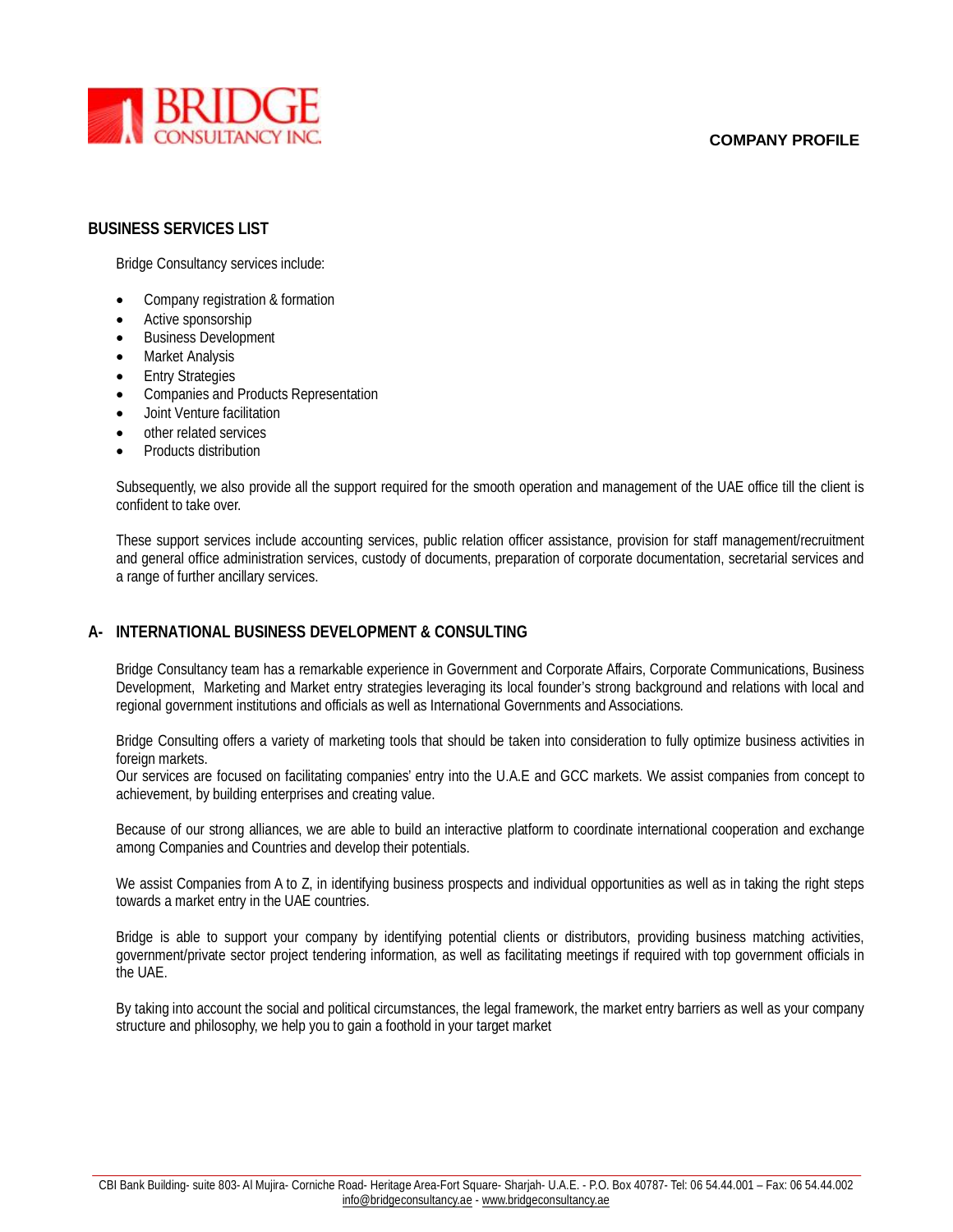

Business development and mixed marketing support as follows:

- Provide business development advices and find the best personalized strategy to penetrate the market
- Coordinate the best strategy to penetrate the market;
- Introduction to key market players in the relevant industry;
- Assisting in visiting companies facility;
- Offering support during negotiations with vendors and clients
- Assisting on finding new market opportunities
- Assisting on the feasibility study

# **B- MARKET, BRANCH, PRODUCT SPECIFIC ANALYSIS**

Bridge Consulting conducts individual market studies that are tailored to your company's profile. We provide you with comprehensive analysis on an entire market, a specific branch or a product. A market analysis is viewed as an essential instrument to examine and evaluate the current market structure and attractiveness.

Thus we provide you with a high degree of market transparency. The market snapshot comprises major parameters such as market opportunities and risks mainly determined by the supply and demand structure, a competitive analysis as well as the market prospects.

The description of these criteria will help you assess the potential for your company.

# **C- MARKET ENTRY- PENETRATION STRATEGIES**

A successful market entry requires an individual strategy in accordance with your qualities, product range, profile and expectations.

A company-related situation analysis, encompassing a strengths-weaknesses profile coupled with a comprehensive marketing plan, elaborates factors such as distribution channels and communication tools that play a major role in the development of a suitable market entry strategy.

Furthermore, you can count on our services for the development of a market penetration strategy. Businesses that have already successfully sold their goods on a UAE market but are eager to increase their sales figures and boost their market share can ask for our assistance.

## **D- TARGET MARKET AND TRANSLATION**

Companies planning to enter into a UAE market but are unfamiliar with the cultural aspects and lack market knowledge can turn to us and rely on our country-specific expertise.

We also offer on-site support for your representatives in the target country in order to facilitate communication between the parties.

If you face difficulties in translating documents or if you plan a business trip to a UAE country but are short of personnel speaking the required language you may consult us for translation services in Arabic, English, German, French, Russian and Italian.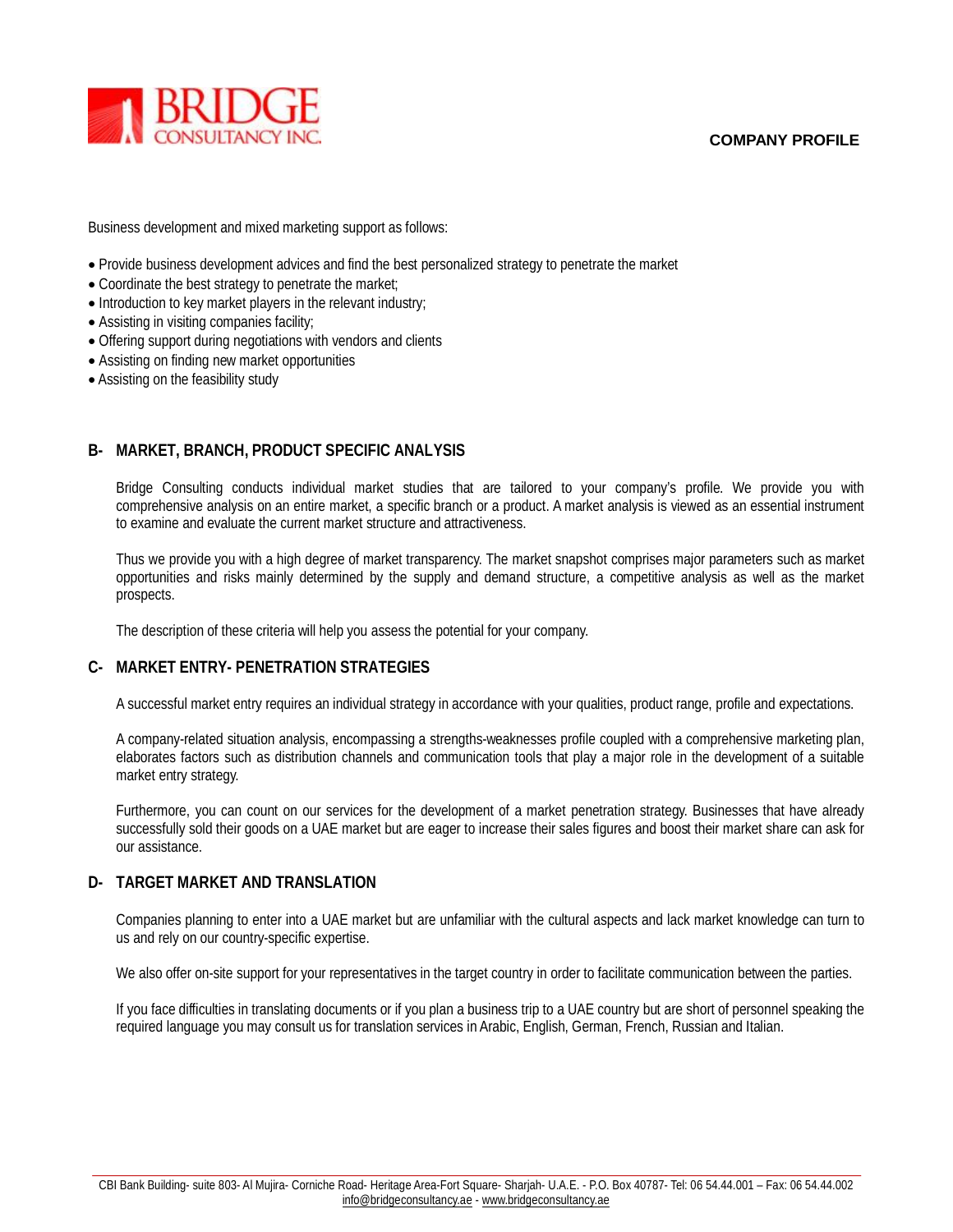

## **E- AGENT MIDDLEMEN AND JOINT VENTURES**

- Tenders
- Projects
- Project management
- **Orders**
- **Contacts**

The economic growth in the promising GCC markets presents lucrative business opportunities for manufacturers of high-scale and reliable technology as well as other industries. A permanently occurring obstacle for UAE -based businesses is the lack of an adequate supplier network.

We arrange the contact between the UAE companies looking for the technologies, equipments and utilities as well as advanced services and European businesses able to meet their expectations and requirements. A business relationship can be established in different forms, e.g. through a tender, a joint venture or a direct order placed by a UAE - based company.

It is widely recommended to establish the connection with local decision makers on the earliest occasion if you intend to build up a sustainable export platform in the GCC, a region where interpersonal understanding plays a dominant role in the business world. You may turn to us to assist you in identifying key contacts or decision makers for your company in the target country, allowing you to gather valuable on site information that will facilitate your preparation for a possible future market entry.

We understand ourselves as the link between potential vendor and buyer as we assist you throughout the entire business process, i.e. the arrangement of the contact, the negotiations and the conclusion of the deal. Our continually updated database for commodity needs of UAE -based businesses enables us to notify you first on business opportunities in that region, hence helping you to be a step ahead of your competitors.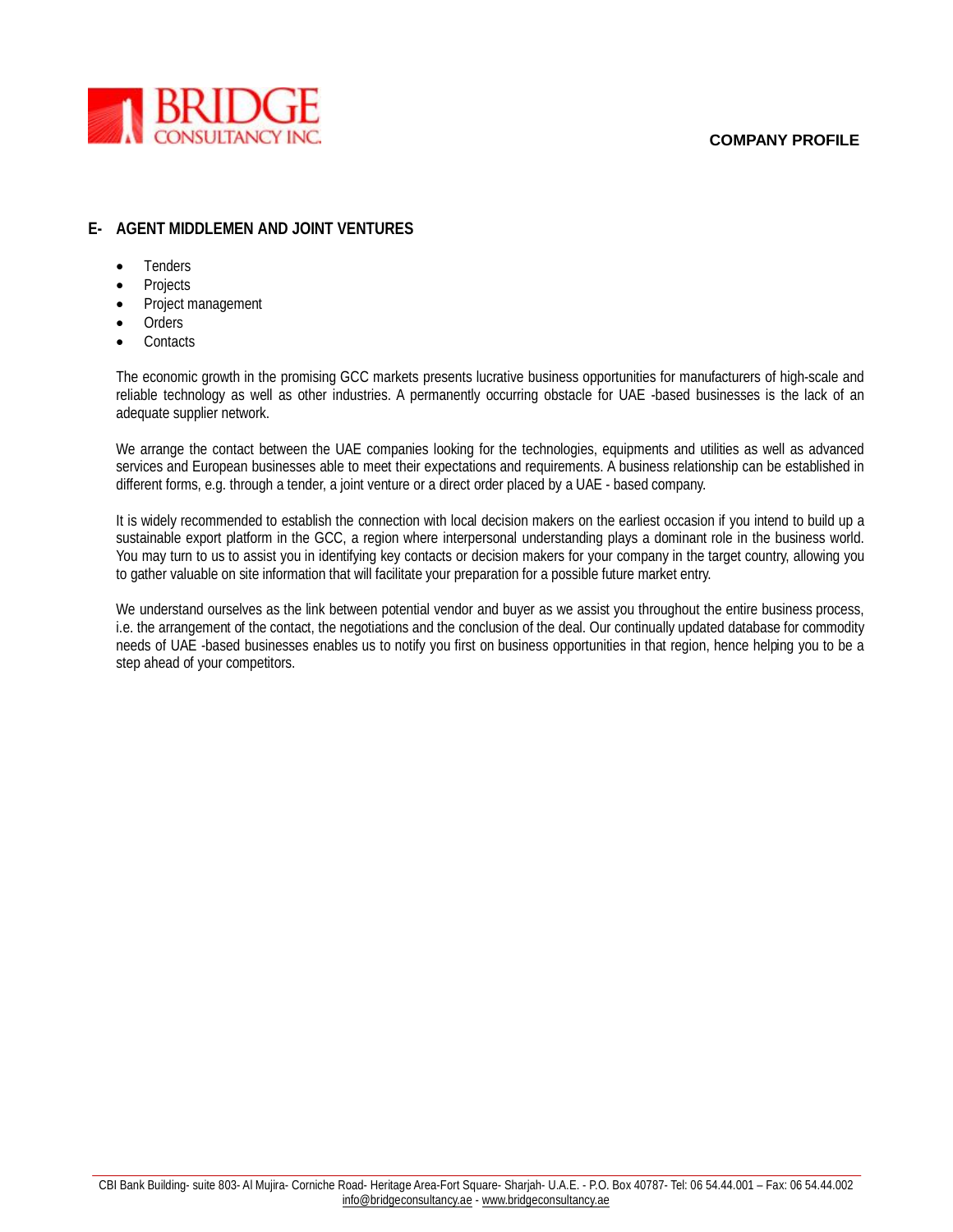

# **F- BUSINESS FACT- FINDING TOURS**

- Planning, coordination and support of business trips.
- Arrangement of contacts with local
	- o companies
	- o authorities
	- o institutions
	- o Follow-up

Most entrepreneurs look for an early insight into the market structures of the target country before evaluating its market potential. The most appropriate tool to assess market structures and prospects is a fact-finding tour, i.e. a business trip to your target country which gives you on site impressions and directly connects you with multipliers, potential business partners, state institutions and authorities.

The fact-finding tour is also the perfect occasion to get to know a potential business partner on a personal level, which is a major component for a sustainable business partnership with Arab entrepreneurs.

We will establish the contacts and coordinate your business trip throughout which we will stand by your side to ensure the best possible communication between the parties upon discussing your expectations for the tour.

Besides the business perspective, the tour will also allow you to get insights into the living conditions and the culture as a whole if your company is considering long term activities that go beyond a single business transaction. The average duration for a factfinding tour is 3-4 days and is concluded by a joint evaluation of the information gathered during the trip.

## **G- COACHING (INDIVIDUAL AND GROUP WORKSHOPS)**

- Information on society, culture and code of behavior
- Preparation for stays in the target countries

The personal interrelationship constitutes a major component of a successful and sustainable partnership in the Arab business world. Many companies report that business relations with UAE -based businesses often come to a halt after completing the first deal due to barriers like communication problems or social misunderstandings.

The contributions of our locally experienced experts are an integral part of our workshops and will advice you on daily matters like visits to local authorities and important contact points. In our individual and group workshops we impart intercultural skills and mustknows regarding the code of behavior in the Arab business world that will help your representatives prepare appropriately for a short-term or long-term stay in the target country and make successful communication possible.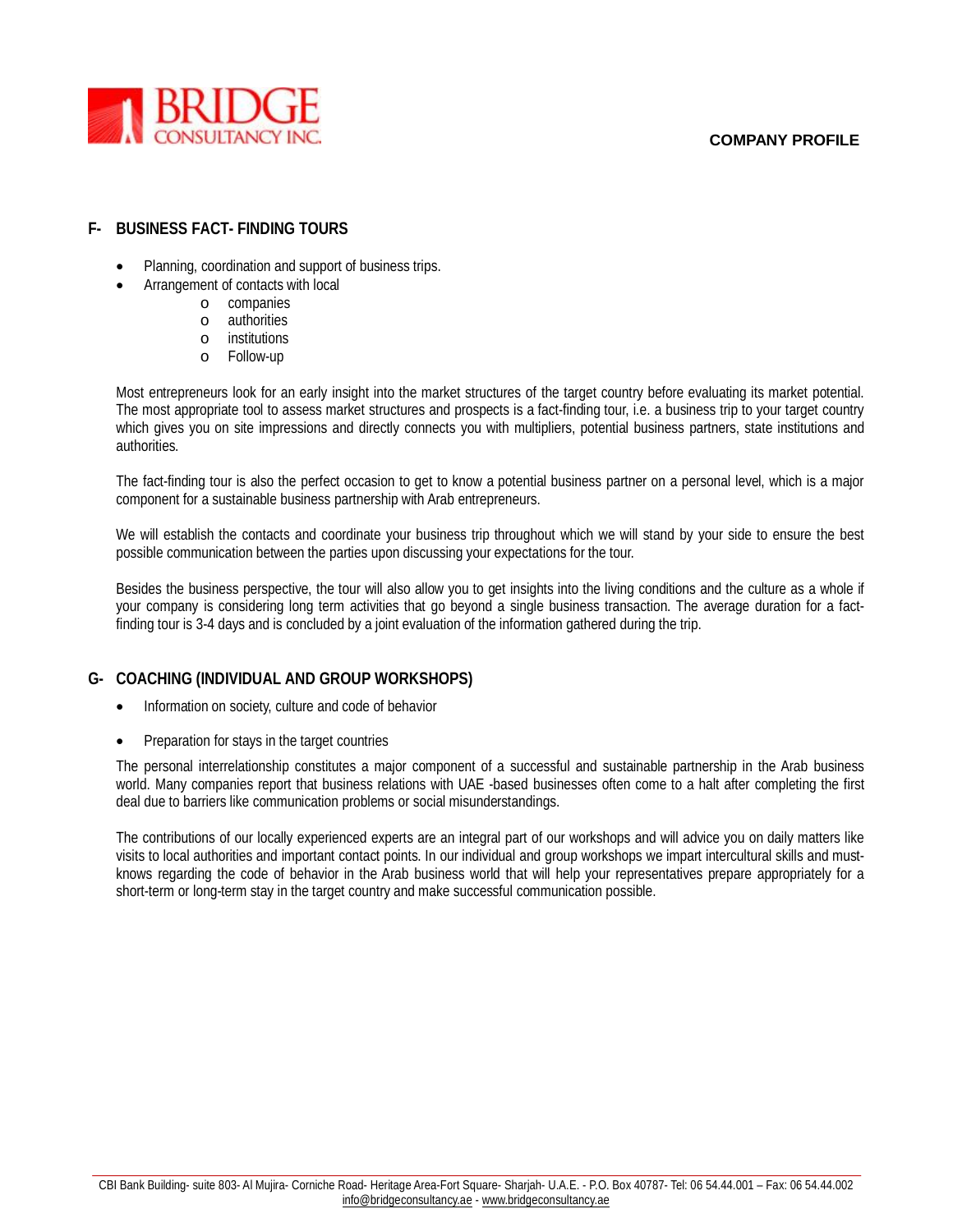

# **H- COMPANY REGISTRATION – COST EFFECTIVE OPTIONS**

**a-** Classic full set up of the company following the entire process. The company will be independent and fully operative.

**Methodology** As an option Bridge can help the company with services of marketing strategy to build an open, efficient, effective and globally integrated business activity and assist with business development advices to drive significant improvement in the efficiency of the company core business activity.

**b-** We Assist the company with a preopening services as following:

Bridge will assist the company from concept to achievement, by building enterprises and creating value.

The company will operate under Bridge Consultancy umbrella, using our business center (smart business space ) and administration support ( basic and advanced ) and utilities.

The Company could benefit as an option of our services of business development and marketing which includes assisting the company to coordinate the right marketing strategy.

Bridge will put the company in the condition to achieve a platform of strong business alliance through Bridge clients and partner

**LLC Set up** When setting up an LLC company in the UAE, by law, you are required to appoint a Sponsor for your company.

> The sponsor MUST be a UAE national. A strong sponsor with lot of contacts and influence can be very useful for the business to start and run, therefore you have to choose your sponsor wisely as well as he will become your UAE business partner.

> It is important that you find someone trustable and who is suited for your business type, activities and long term plans in the UAE.

> By law, along with the sponsorship, to register the company, you are required to have an office base.

Bridge can provide you sponsorship and assist you through gathering all the required paperwork, approvals and following the procedure to set up your branch/business and with the office base.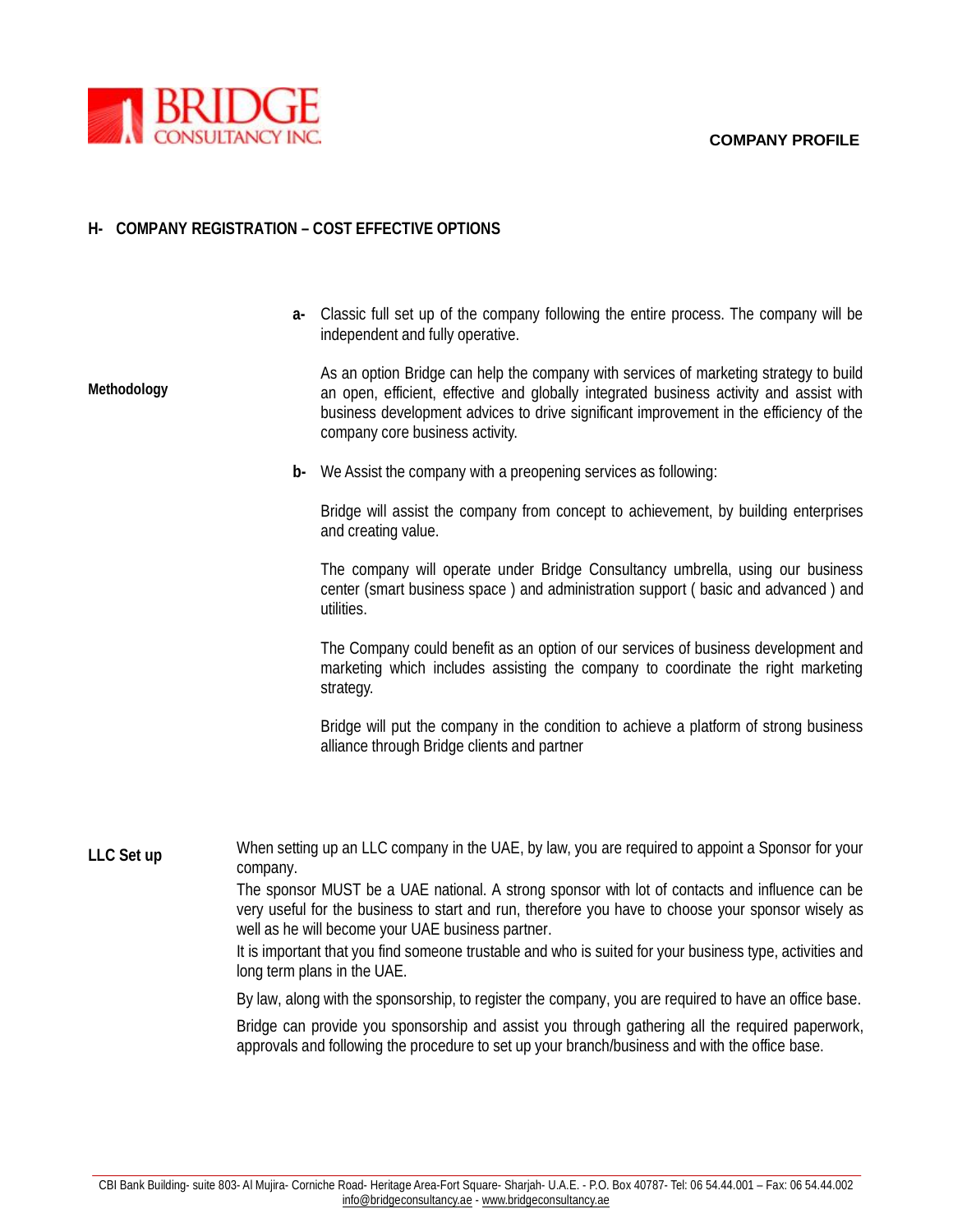

You have to know as well:

There is no tax in Dubai.

Arabic is the common language used in all government offices. Therefore every company has to have an Arabic speaking employee or higher someone temporary to deal with government institutions for various business matters. This is a MUST.

The other important thing is the working visa for employees. This is not easy and your sponsor's influence is very important in this matter.

## **I- ACTIVE SPONSORSHIP**

When setting up an LLC company in the UAE, by law, you are required to appoint a Sponsor for your company.

The sponsor MUST be a UAE national. A strong sponsor with lot of contacts and influence can be very useful for the business to start and run, therefore you have to choose your sponsor wisely as well as he will become your UAE business partner.

It is important that you find someone trustable and who is suited for your business type, activities and long term plans in the UAE.

By law, along with the sponsorship, to register the company, you are required to have an office base.

Bridge can provide you the most suitable sponsorship and assist you through gathering all the required paperwork, approvals and following the procedure to set up your branch/business and with the office base.

## **J- COMPANY REGISTRATION & LEGAL CONSULTING**

We have years of experience in helping companies take roots in UAE and have the required legal exposure in all aspects of business setup processes and legal mediation in all the GCC countries.

Our experts can help you in decisions regarding FDI and in all other.

- Information on society, culture and code of behavior
- Legal Company formation and Helping in Organization built-up (Space & Location) and Staff Management (Recruitment Management).
	- o First advice
	- o Providing service material concerning the different zones within the UAE
	- o Listing of the required documents
	- o Submission of the documents
	- o Follow-up with the authorities until the registration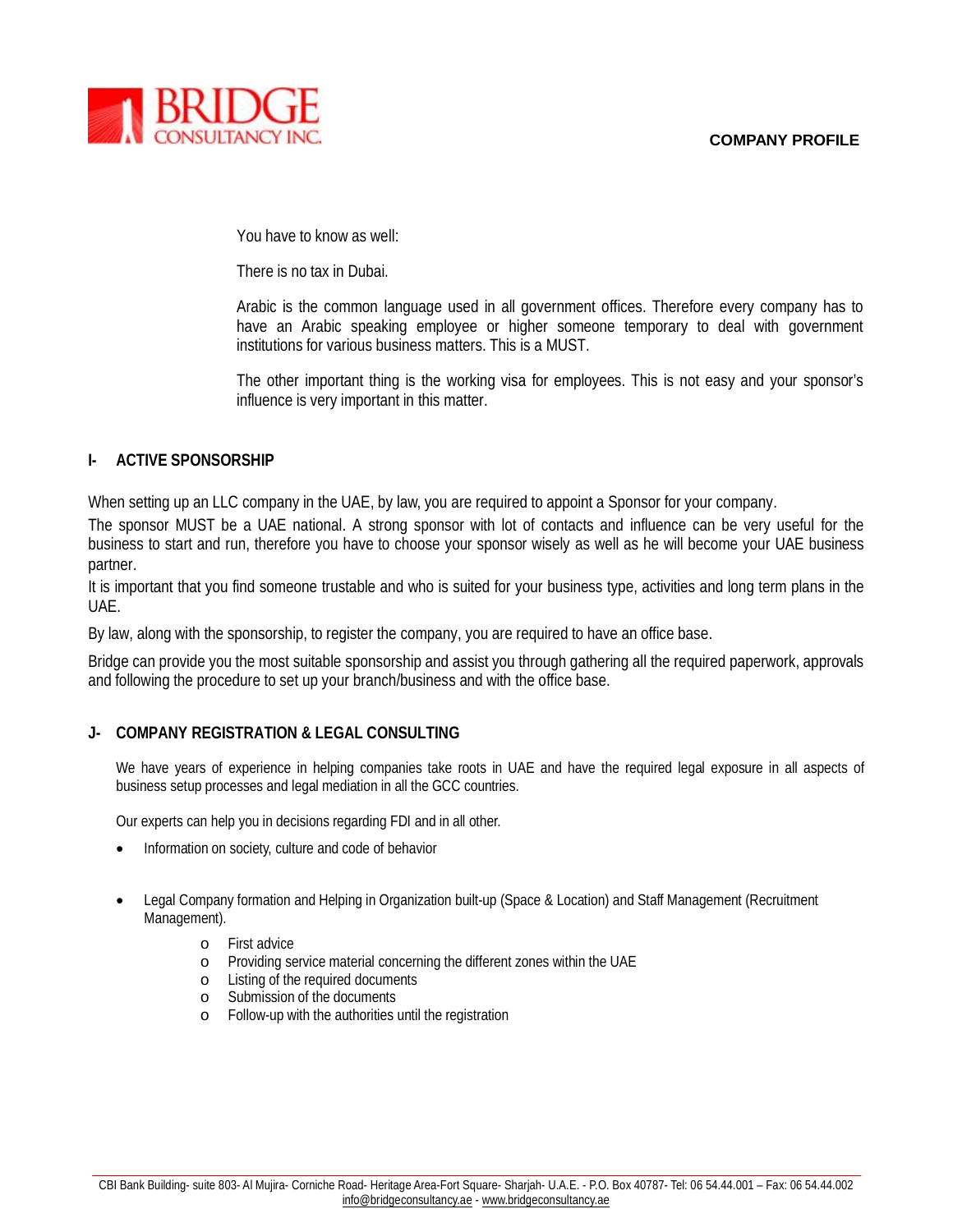

We provides legal services to foreign and local companies and businessmen in all sectors of commercial law of the Middle East including but not limited to

- Creation evaluation and implementation of regional business concepts and strategies;
- Commercial Law of Contract, preparation of draft contracts in civil and commercial transactions;
- Company Law, including formation, incorporation and restructuring of companies, including joint venture companies, partner evaluation, due diligence studies;
- Representative offices, branches;
- Banking, investments, financial concepts / arrangements;
- Reinvestments, bilateral investments;
- Off-set, barter;
- BOT-projects;
- Construction Law;
- Commercial Agency and Distributorship Law, contracting, termination;
- Labor Law;
- Tax matters;
- Regional Environmental Law;
- Maritime Law, C/P disputer, cargo claims, maritime claims & liens, arrest, ship registration, ship building, ship repair;
- Energy Law, Oil & Gas contracts;
- Trademark Law, regional wide registration of TMs, TMs research;
- Intellectual property including patent, design model, regional copyright;
- International and local arbitration:
- Preparation and coordination of litigation and legal statements including legal issues of the Shari'a Law;
- Governmental tenders and contracts;
- International Private; Administration Law.
- Provide tailor-made administration and business concepts, covering almost every aspect of our Clients regional business activities.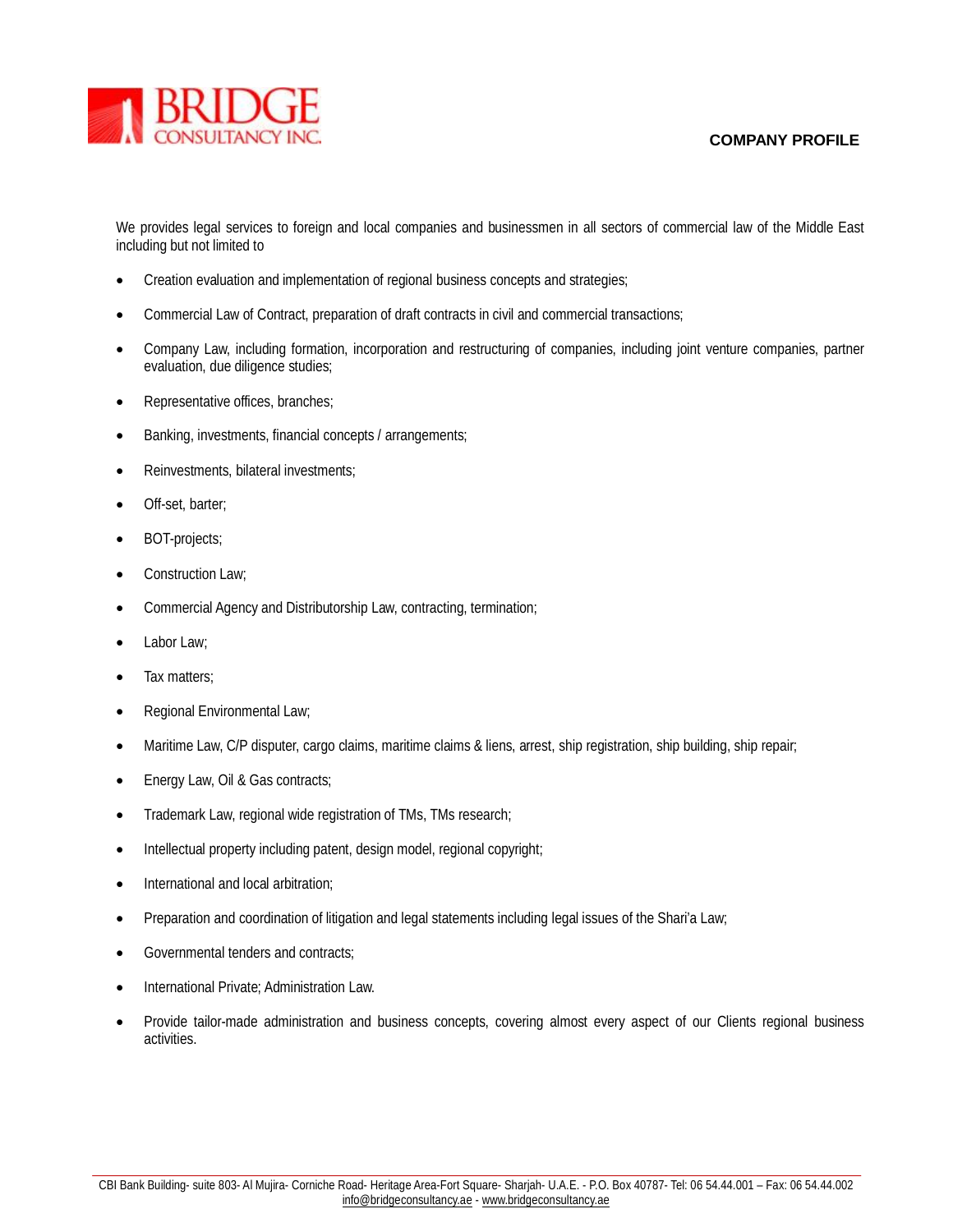

 The Legal office supporting Bridge Consultancy has been approved by the Jebel Ali Free Zone Authority and Ras Al Khaimah Investment Authority to serve as registered agent for offshore companies formed in the Jebel Ali Free Zone and/or the Ras Al Khaimah Investment Authority

# **K- COMMERCIAL CONSULTING- accounting and auditing services**

Business success depends on the correct planning and implementation of the company structure through an efficient and precise administration and accounts management. Some of our standard services are:

- Expensise reports/ Bookkeeping and Payroll Management/ Compilation of a monthly or quarterly report
- Drawing of commercial agreement
- Auditing services
- Cash Flow/Fund Flow Statements
- Monthly disbursement (cash or transfers)
- Debtor and payables surveillance
- Contact to banks

In general:

- Offering business friendly information
- Conducting Product/Service launches.
- Offering support during negotiations with vendors and clients.
- Corporate Finance Transactions (merges, acquisitions, share and asset sales, company migrations and restructuring);
- Registration and management of intangibles (patents and royalties);
- Management of banking relationships and control of banking transactions
- Domestic tax and regulatory compliance
- Tax advices
- Accounting and management control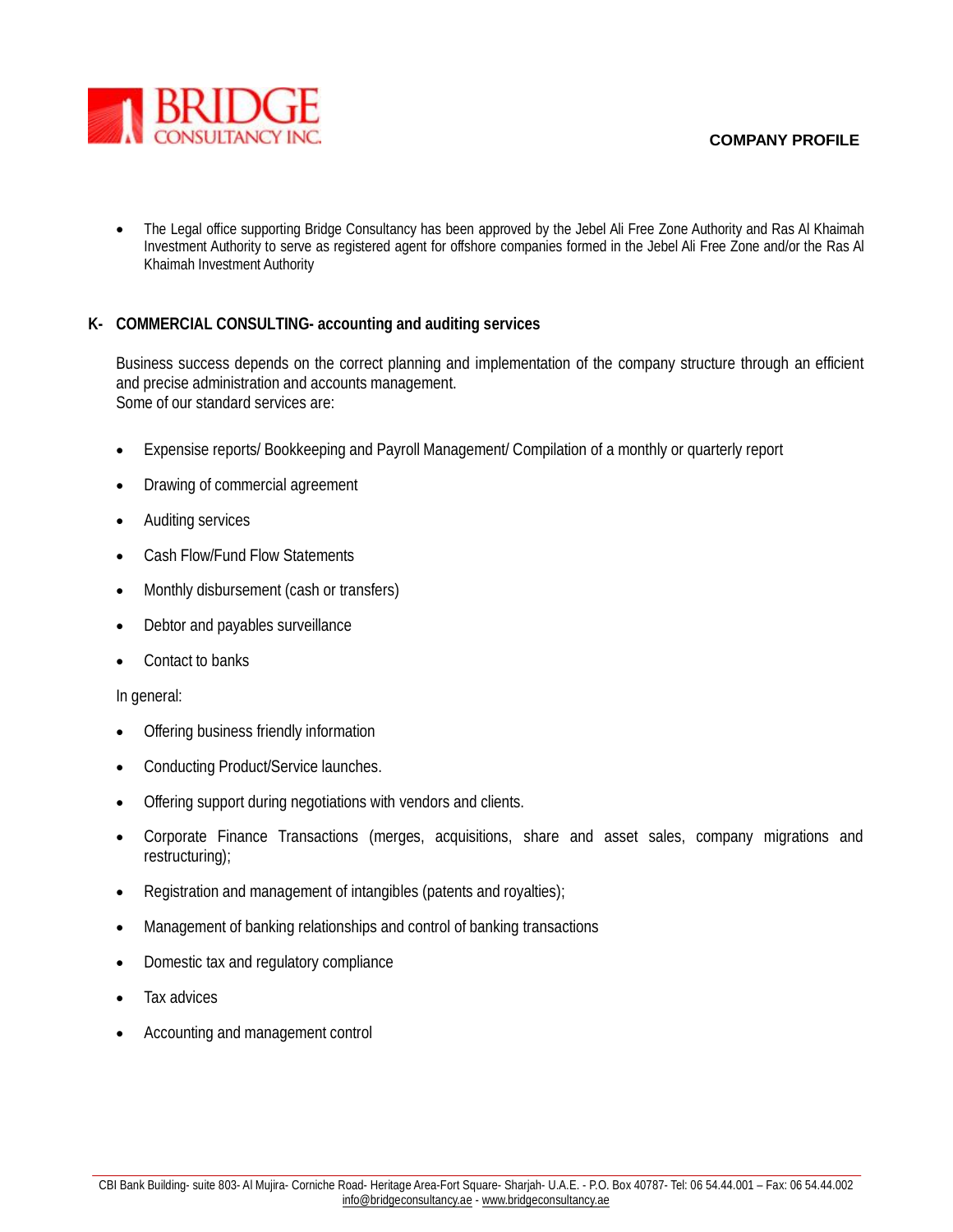

- Tailored banking services
- Day to day management

#### **TAX ADVICES**

Bridge has the necessary experience in dealing with domestic and international tax aspects and can therefore act as a problem solver in respect of corporate and individual tax issues.

Bridge Consultancy firmly believes that a correct tax strategy is an integral part of the successful growth of a business.

Bridge Consultancy assists its clients with the preparation and submission of all necessary documents, to benefit from the advantages deriving from the resident status in the UAE.

#### **ACCOUTING CONTROL**

Bridge Consultancy can assist the client in monitoring its business activities and ensuring that these are properly accounted for. Periodic reports can be prepared on request in order to facilitate the monitoring of results by the client. This service also comprises payroll management and the associated tax and social security compliance.

#### **BANKING SUPPORT**

Bridge Consultancy can introduce its clients to prime financial institutions providing banking services tailored for the needs of the business, including corporate treasury, cash management, cash pooling, intercompany financing and netting.

#### **DAILY MANAGEMENT**

Bridge can assist the client with a daily management and administration by acting as a point of reference for most types of tax, accounting and administration issues.

## **L- L- P.R.O. & OUTSOURCING SERVICES**

Setting up of a business has its procedural entanglements.

It can turn into a complex never ending labyrinth if not guided properly. We can do all the "running around" that is initially needed as you settle down and we prefer our P.R.O (Public Relation Officer) to do all these necessary paper work, freeing you from the mundane.

We also provide the required office management services that will keep you up and running till you are properly settled, which include accounting and management assistance. These services are available on an hourly basis and also on predetermined term periods.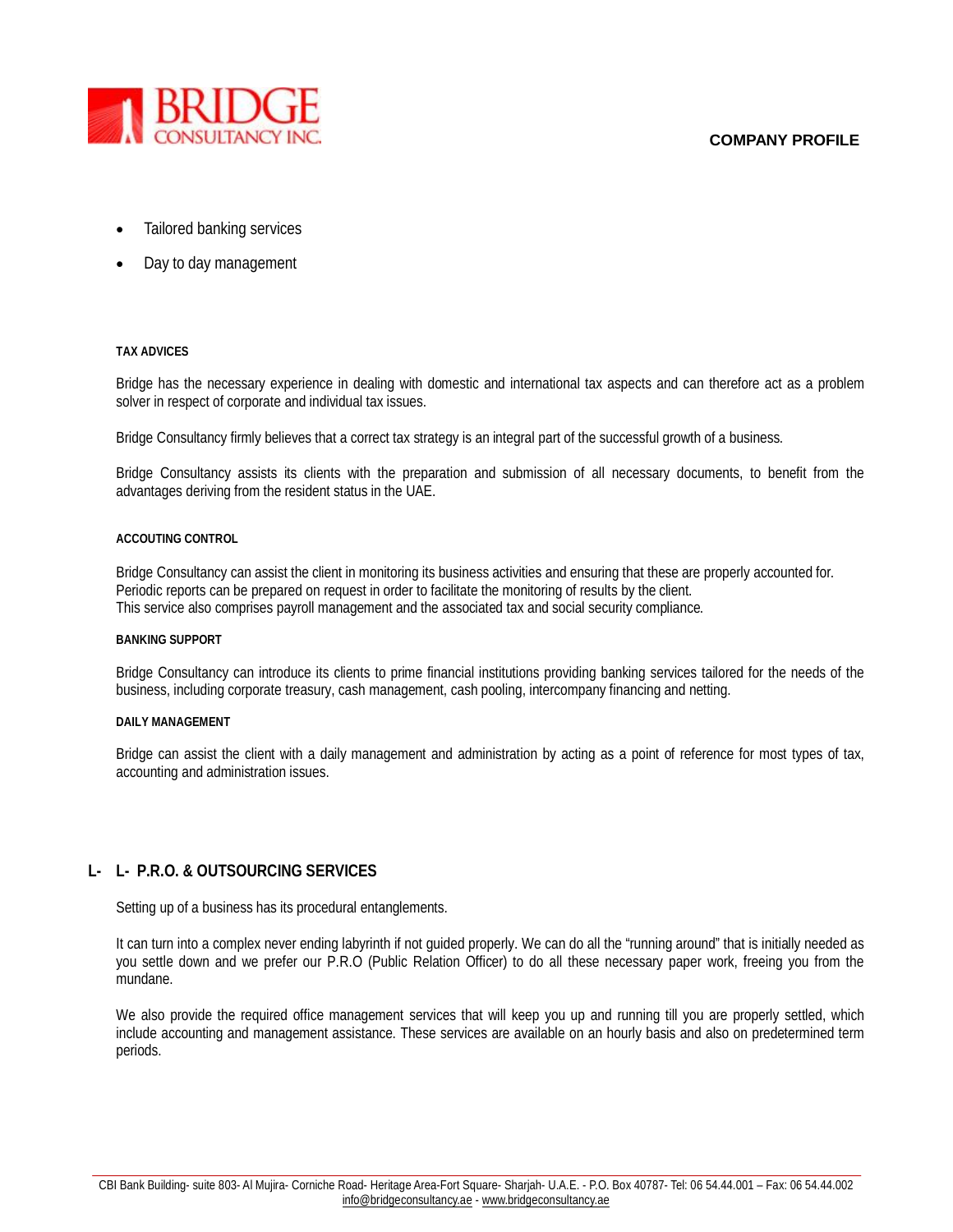

#### **M- BUSINESS NETWORKING**

In business, it matters to know the right person at the right time. We help you get in touch with the right decision makers so that your valuable time can be saved and used for productive purposes.

As a player with long business exposure in the region we will network for you, bringing you the right leads without you spending valuable internal resources on them. As a region with strong cultural values it is very important to build personal contacts that can be developed into business possibilities based on mutual trust.

Our networking services extend to the whole GCC region focusing on UAE. It includes the following:

- Service /Product Fairs
- Business Workshops
- Seminars
- Idea/Service/Product Conferences
- One-To-One Meetings
- Project Tours with professional guides
- Investor Relation events
- Internet Portal Creation/Management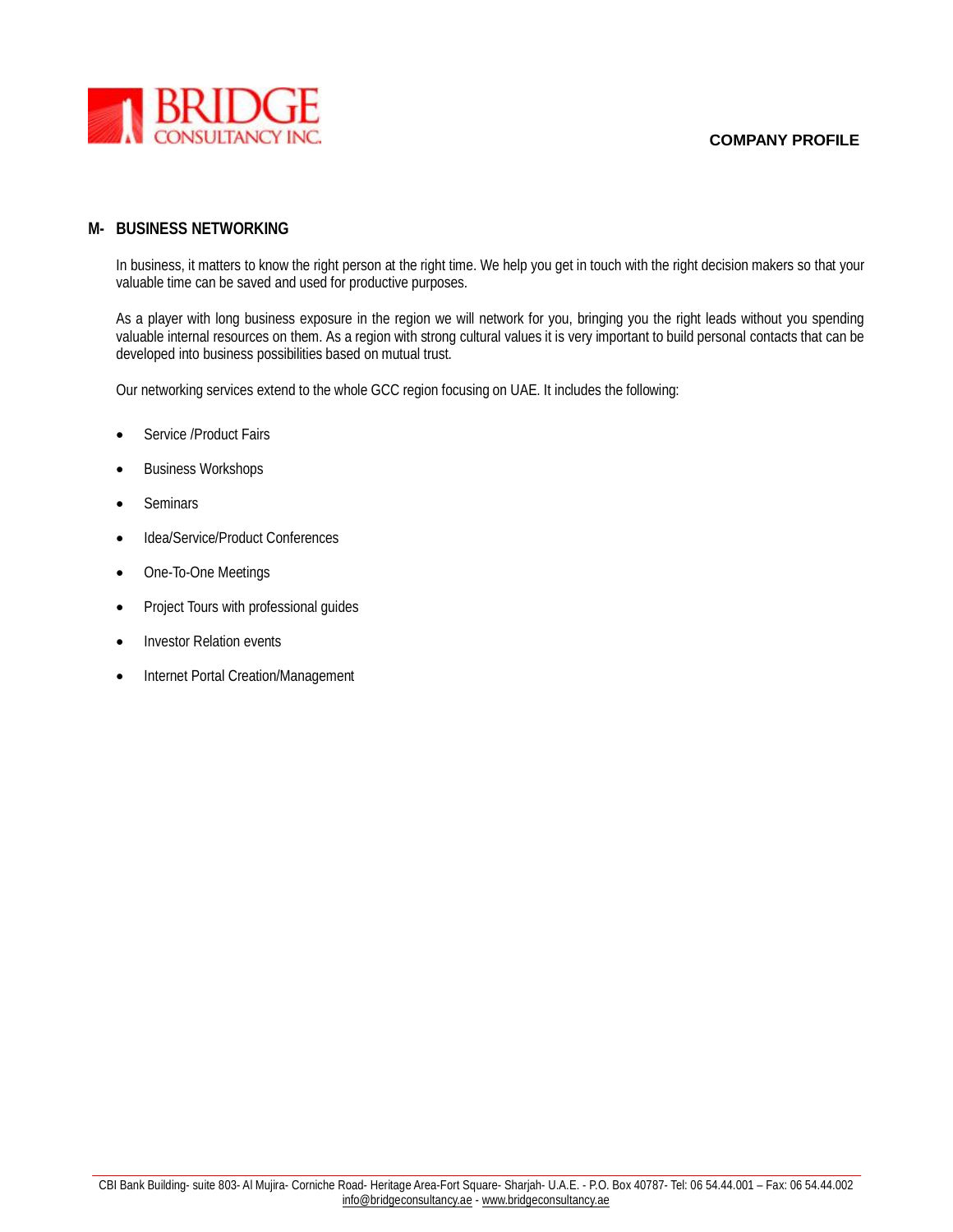

# **N- BUSINESS CENTER AND ADMINISTRATION SUPPORT**

Bridge can assist the client with the day-to-day management and administration by acting as a point of reference for most types of tax, accounting and administration issues.

Bridge Consultancy assists the company with "preopening services" as following:

The company will operate under Bridge Consultancy umbrella, using our business center and administration support and utilities and benefit as an option of our services of business development and marketing which includes assisting the company to coordinate the right marketing strategy.

Bridge will put the company in the condition to achieve a platform of strong business alliance through Bridge clients and partners

#### **SMART BUSINESS SPACE PACKAGE ( desk + basic administration ) + optional ( advanced administration )**

We are committed to helping your business succeed and providing you a value- added solutions and support.

**Desk space** This is an effective way of enjoying the benefits of a professional, fully managed office whilst avoiding long term investments normally required when setting up a traditional office space.

Our smart Business Space is the ideal solution for the one / 3 business persons looking to avoid the time consuming hassles of managing a traditional style office and IT infrastructure.

Bridge provides you an executive business smart space with a premium address in the heart of the business district of Sharjah (CBI bank building- Al Murija - Corniche Road- Heritage Area- Sharjah- U.A.E) Including:

- reception- fully decorated reception to greet your guest;
- basic administration support- meeting room booking, assistance with clients…;
- business space- stunning view with equipped with one personal desk, one personal drawer;
- technology- one personal pc, telephone included the assistance;
- meeting room- suitable for 8 people;
- pantry kitchen- fully equipped ( fridge, microwave, water boiler, cups, plates, glasses, cutlery );
- water/electricity/AC bills
- cleaning